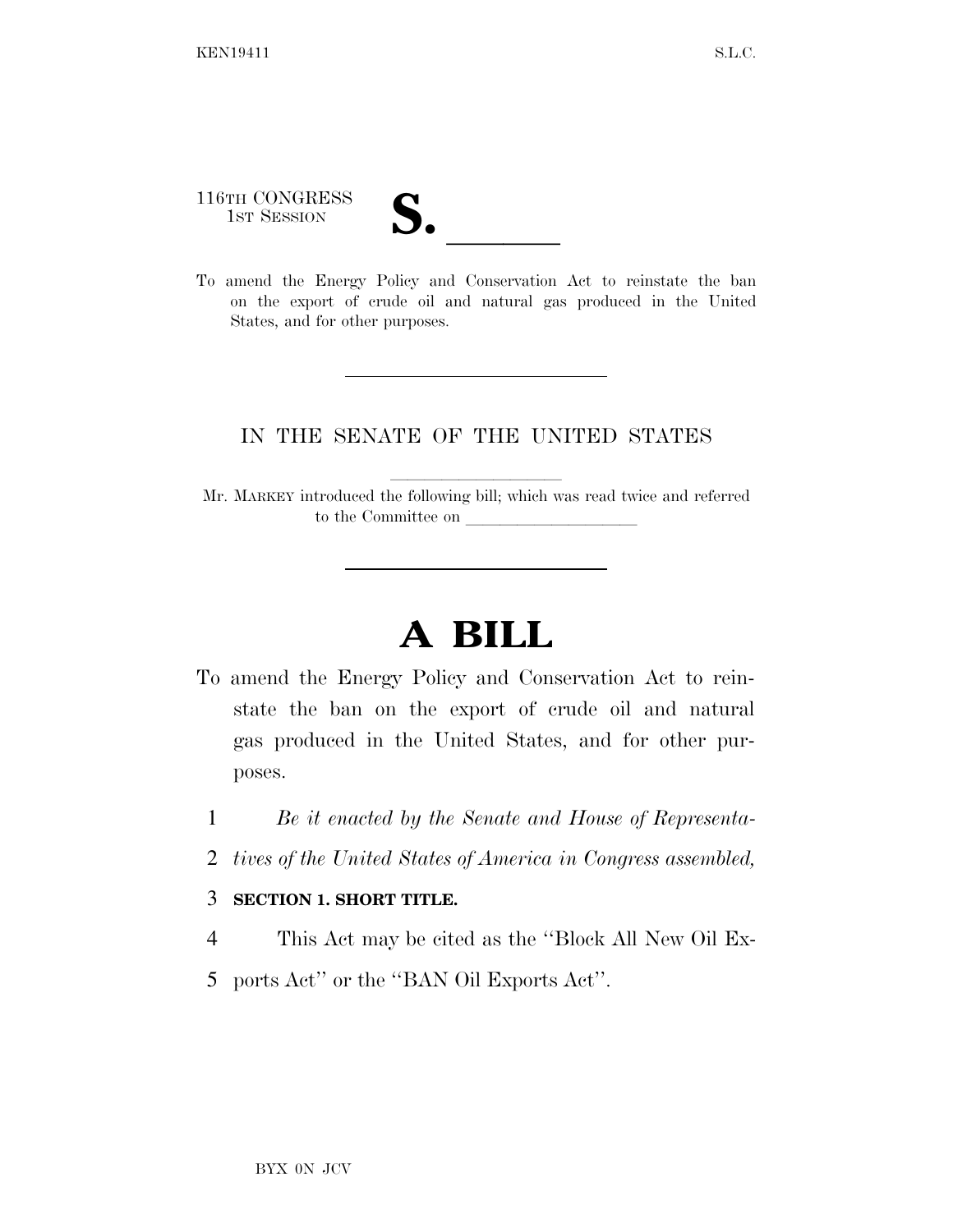$\mathfrak{D}$ 

 **SEC. 2. DOMESTIC USE OF ENERGY SUPPLIES AND RE- LATED MATERIALS AND EQUIPMENT.**  (a) IN GENERAL.—The Energy Policy and Conserva- tion Act (42 U.S.C. 6201 et seq.) is amended by inserting after section 101 the following: **''SEC. 103. DOMESTIC USE OF ENERGY SUPPLIES AND RE- LATED MATERIALS AND EQUIPMENT.**  ''(a) EXPORT RESTRICTIONS.—The President, by rule, under such terms and conditions as the President determines to be appropriate and necessary to carry out the purposes of this Act, may restrict exports of— ''(1) coal, petroleum products, natural gas, or petrochemical feedstocks; and 14 ''(2) supplies of materials or equipment that the President determines to be necessary—  $\langle A \rangle$  to maintain or further exploration, production, refining, or transportation of energy supplies; or  $\langle G \rangle$  for the construction or maintenance of energy facilities within the United States. 21 "(b) PROHIBITION OF EXPORT OF CRUDE OIL AND NATURAL GAS.— 23 "(1) RULE.—Subject to paragraph (2), the President shall exercise the authority provided under subsection (a) to promulgate a rule prohibiting the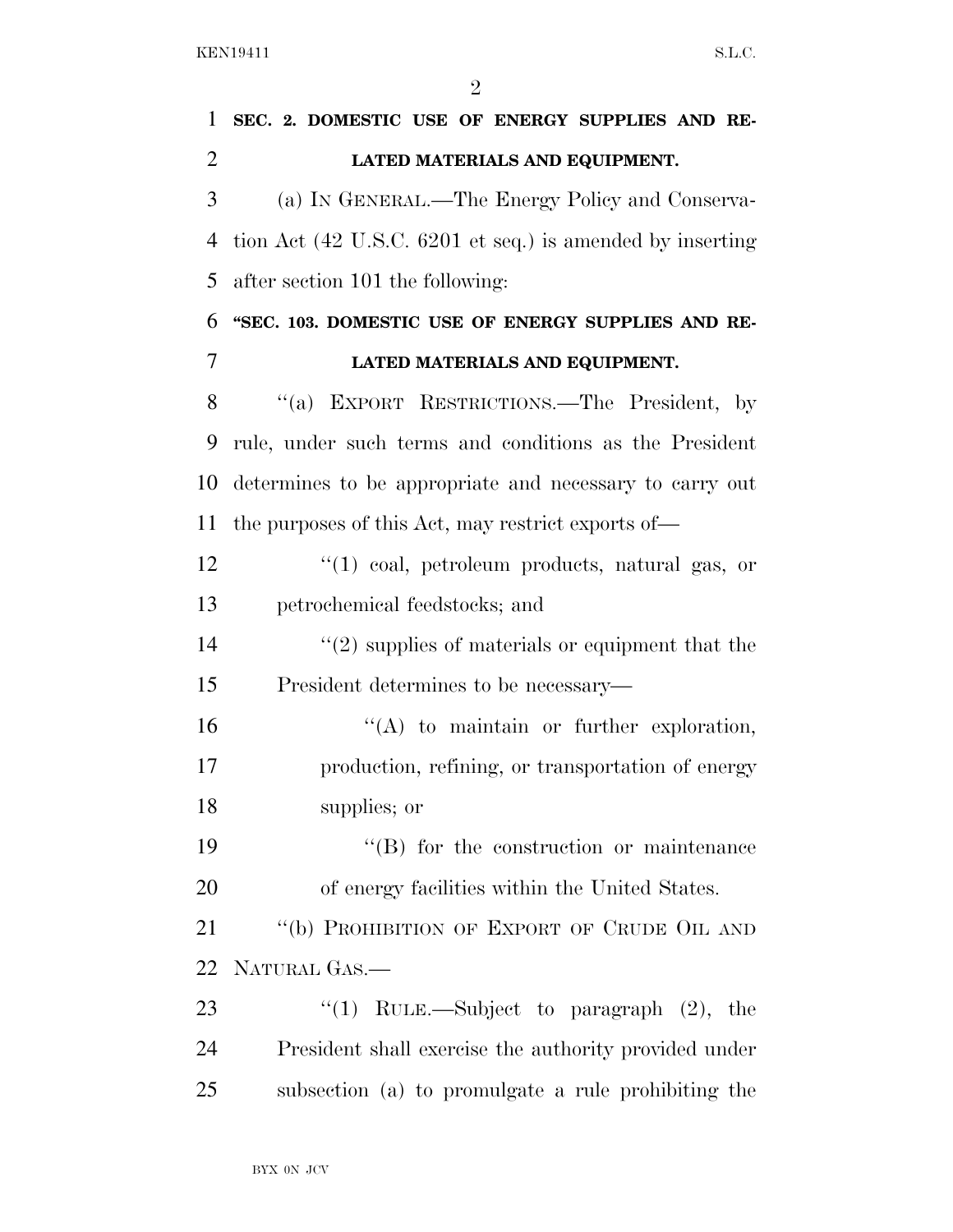| $\mathbf{1}$   | export of crude oil and natural gas produced in the |
|----------------|-----------------------------------------------------|
| $\overline{2}$ | United States.                                      |
| 3              | $"(2)$ EXEMPTIONS.—                                 |
| $\overline{4}$ | "(A) IN GENERAL.—In accordance with                 |
| 5              | subparagraph $(A)$ , the President may exempt       |
| 6              | from a prohibition on the export of crude oil       |
| 7              | and natural gas under paragraph (1) any crude       |
| 8              | oil or natural gas exports that the President de-   |
| 9              | termines to be consistent with—                     |
| 10             | "(i) the national interest; and                     |
| 11             | "(ii) the purposes of this Act.                     |
| 12             | REQUIREMENTS.—An exemption<br>$\lq\lq (B)$          |
| 13             | from a rule prohibiting crude oil or natural gas    |
| 14             | exports under paragraph $(1)$ —                     |
| 15             | "(i) shall be—                                      |
| 16             | $\lq\lq$ (I) included in the rule; or               |
| 17             | "(II) provided for in an amend-                     |
| 18             | ment to the rule; and                               |
| 19             | "(ii) may be based on— $\overline{\phantom{a}}$     |
| 20             | $\lq\lq$ (I) the purpose for export;                |
| 21             | $\lq\lq$ (II) the class of seller or pur-           |
| 22             | chaser;                                             |
| 23             | "(III) the country of destination;                  |
| 24             | 0r                                                  |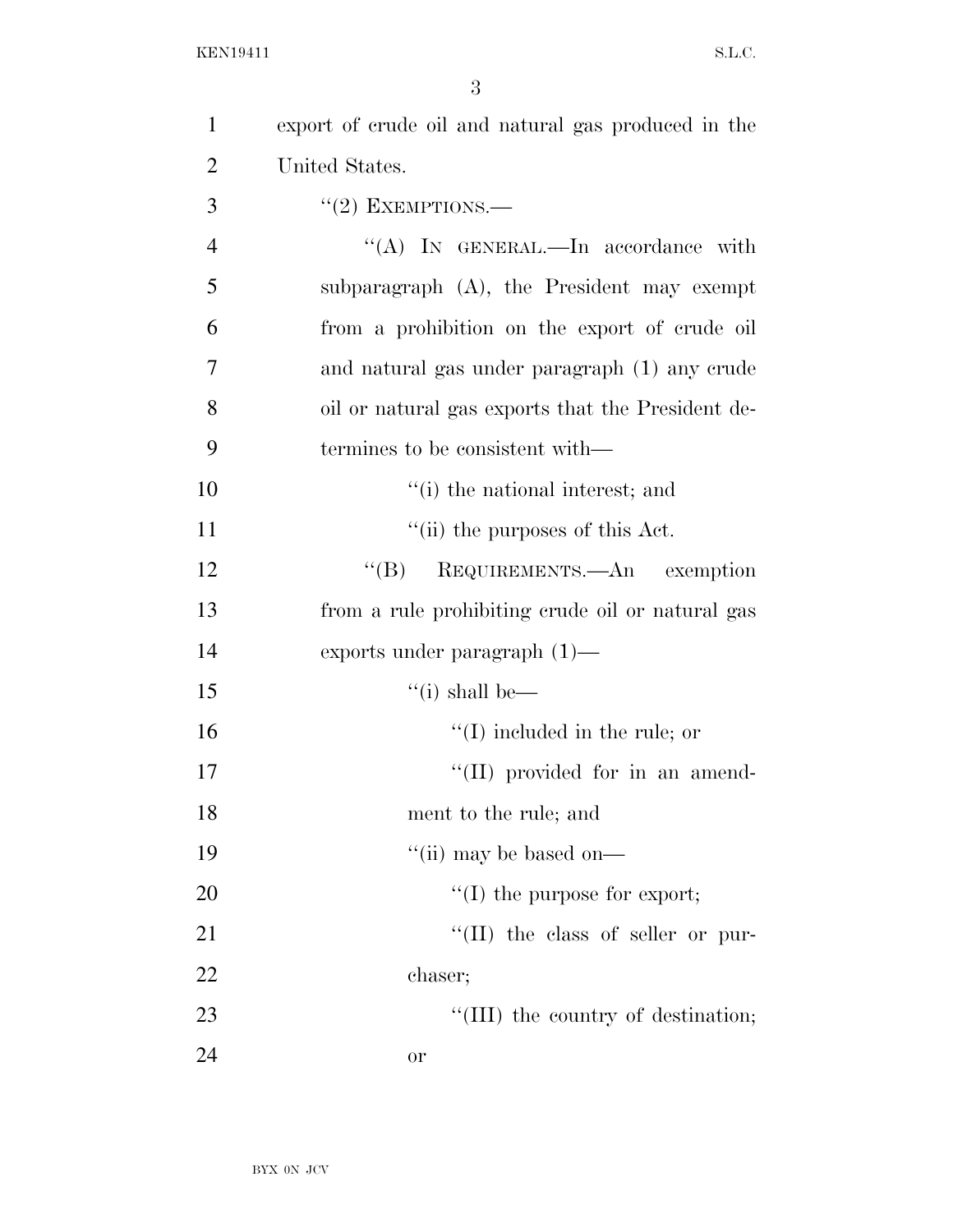| $\mathbf{1}$   | $\lq\lq$ (IV) any other reasonable clas-                |
|----------------|---------------------------------------------------------|
| $\overline{2}$ | sification or basis that the President                  |
| 3              | determines to be—                                       |
| $\overline{4}$ | "(aa) appropriate; and                                  |
| 5              | "(bb) consistent with—                                  |
| 6              | $\lq\lq$ (AA) the national in-                          |
| 7              | terest; and                                             |
| 8              | "(BB) the purposes of                                   |
| 9              | this Act.                                               |
| 10             | "(e) IMPOSITION OF RESTRICTIONS.—                       |
| 11             | "(1) IN GENERAL.—In order to implement any              |
| 12             | rule promulgated under subsection (a), the President    |
| 13             | may direct the Secretary of Commerce to impose          |
| 14             | such restrictions as are specified in the rule on ex-   |
| 15             | ports of-                                               |
| 16             | "(A) coal, petroleum products, natural gas,             |
| 17             | or petrochemical feedstocks; and                        |
| 18             | "(B) supplies of materials and equipment                |
| 19             | described in paragraph $(2)$ of that subsection.        |
| 20             | "(2) PROCEDURES.—The Secretary shall im-                |
| 21             | pose restrictions under paragraph (1) pursuant to       |
| 22             | procedures established under the Export Control Re-     |
| 23             | form Act of 2018 (50 U.S.C. 4801 et seq.).              |
| 24             | "(d) RESTRICTIONS AND NATIONAL INTEREST.-               |
| 25             | Any finding by the President pursuant to subsection (a) |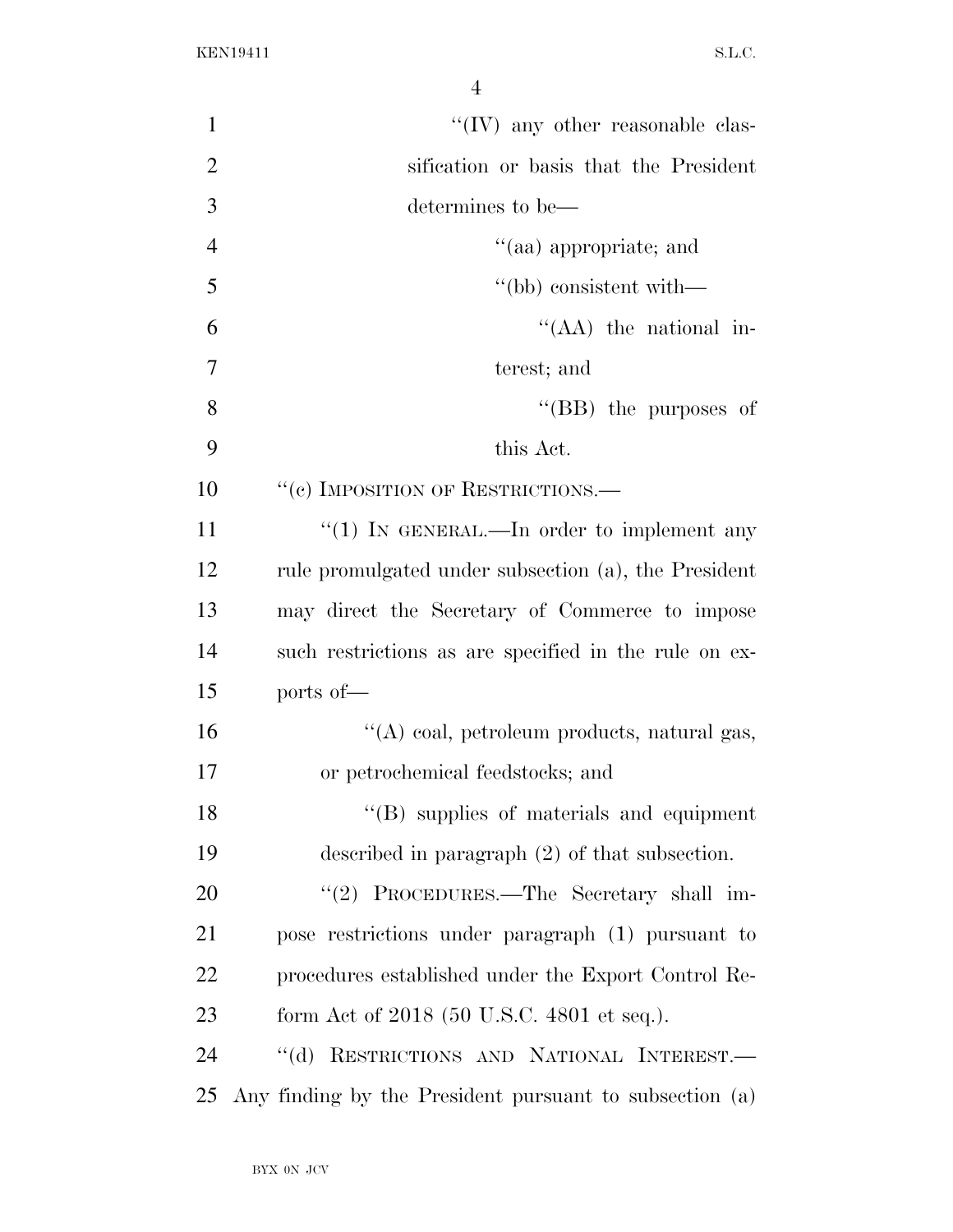or (b) and any action taken by the Secretary of Commerce pursuant to those subsections shall take into account the national interest as related to the need to leave uninter- rupted or unimpaired— 5 "(1) exchanges in similar quantity for conven- ience or increased efficiency of transportation with persons or the government of a foreign state; ''(2) temporary exports for convenience or in- creased efficiency of transportation across parts of an adjacent foreign state before reentering the United States; and ''(3) the historical trading relations of the United States with Canada and Mexico. 14 "(e) WAIVER OF NOTICE AND COMMENT PERIOD.—

15 "(1) IN GENERAL.—Subject to paragraph  $(2)$ , subchapter II of chapter 5 of title 5, United States Code, shall apply with respect to the promulgation of any rule pursuant to this section.

19 "(2) WAIVER.—

20 "(A) In GENERAL.—The President may waive with respect to the promulgation of any rule pursuant to this section the notice and comment provisions of subchapter II of chapter 5 of title 5, United States Code, only if the President determines that compliance with the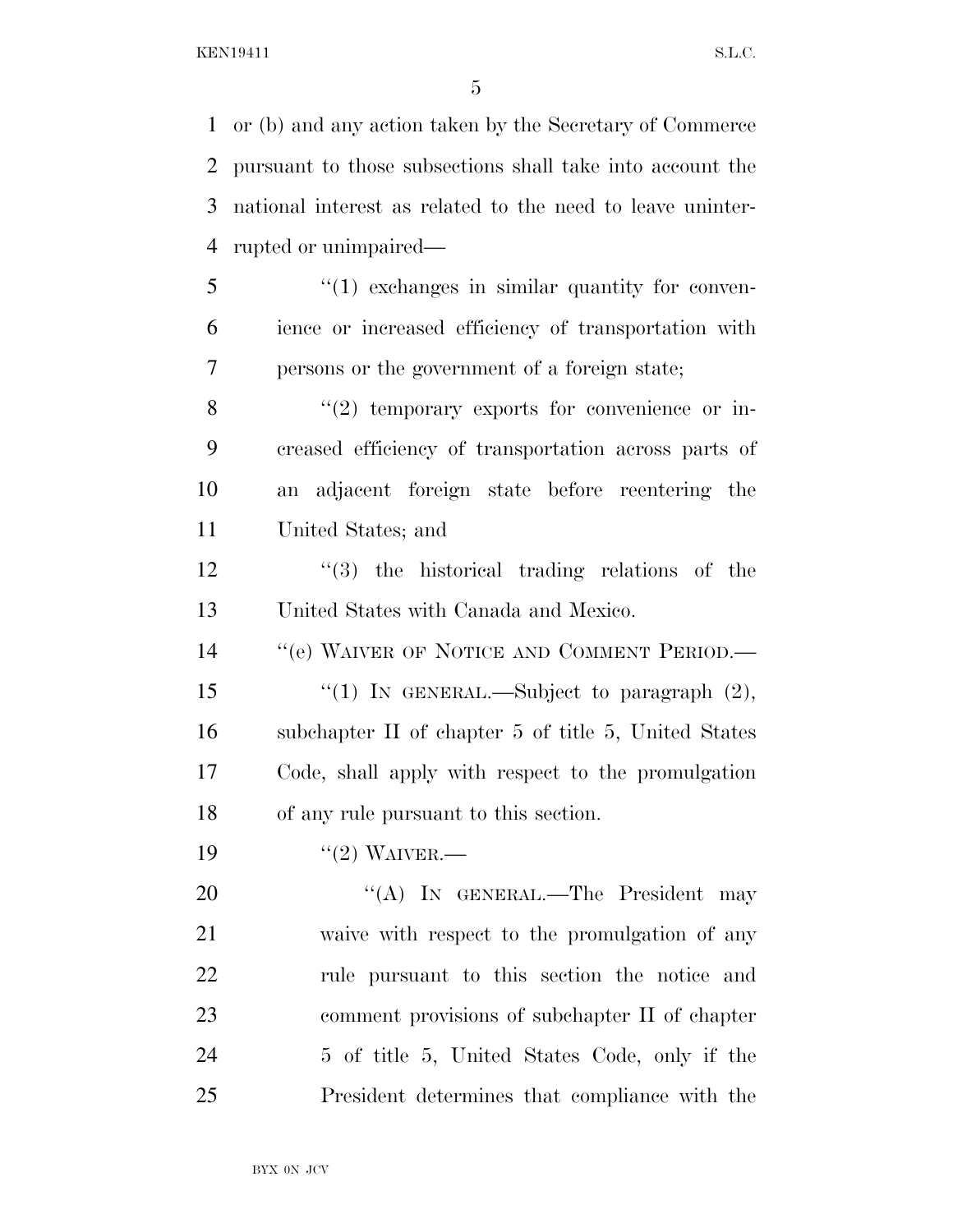requirements may seriously impair the ability of the President to impose effective and timely prohibitions on exports.

 ''(B) OPPORTUNITY FOR COMMENT.—If the notice and comment provisions of sub- chapter II of chapter 5 of title 5, United States Code, are waived under subparagraph (A) with respect to a rule promulgated under this sec- tion, the President shall provide interested per- sons an opportunity to comment on the rule as soon as practicable after the date on which the 12 rule is promulgated.

13 "(3) ENFORCEMENT AND PENALTY PROVI- SIONS.—If the President determines to request the Secretary of Commerce to impose specified restric- tions pursuant to subsection (c), the enforcement and penalty provisions of the Export Control Reform Act of 2018 (50 U.S.C. 4801 et seq.) shall apply to any violation of the restrictions.''.

20 (b) CLERICAL AND CONFORMING AMENDMENTS.—

21 (1) CLERICAL AMENDMENT.—The table of con- tents for the Energy Policy and Conservation Act (42 U.S.C. prec. 6201) is amended by inserting be- fore the item relating to section 104 the following: ''103. Domestic use of energy supplies and related materials and equipment.''.